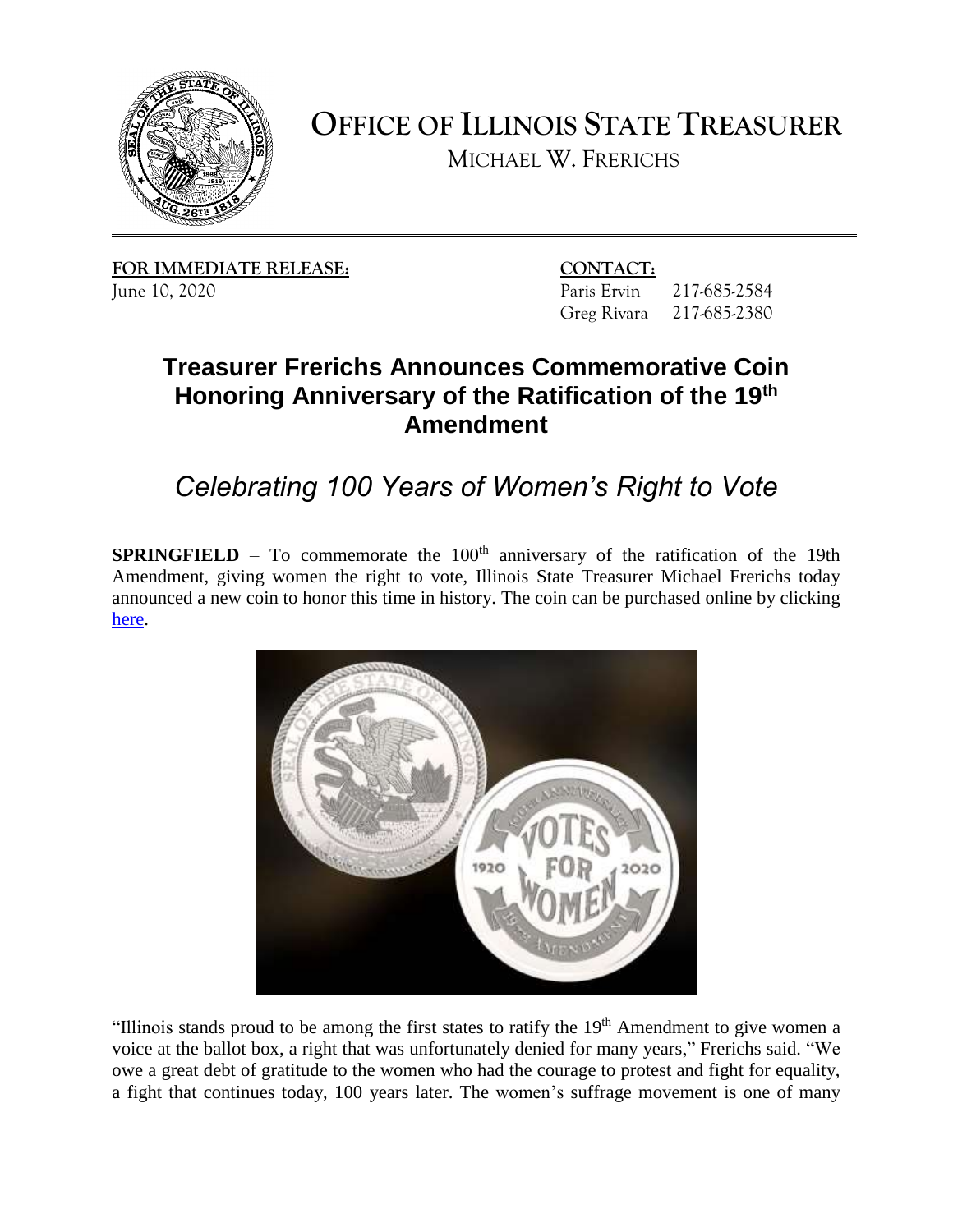historic examples of why we can never give up working together to correct the inequities and bring positive change to our country."

"I think of the unsinkable women who paved the way for their daughters, our right to vote and to hold office. I marvel at Black activist Ida B. Wells, and her courage during the first Suffrage parade in Washington DC in 1913," Lt. Governor Juliana Stratton said. "She and 60 other Black women were told to move to the back. Wells said, 'Either I go with you or not at all' and marched right alongside them. It was an honor to be a part of the committee to create a coin that honors the courage of these women."

 Design. They were selected through a Request for Qualifications (RFQ) process. The coin is being The coin was designed by Illinois artists Leslie Bodenstein and Jason Pickleman of JNL Graphic minted by MTM Recognition out of Princeton, Illinois.

the Illinois General Assembly on June 10, 1919, followed by 35 other states. The 19<sup>th</sup> amendment Congress passed the 19<sup>th</sup> Amendment to the U.S. Constitution on June 4, 1919. It was ratified by became part of the U.S. Constitution on August 26, 1920.

 sponsored by Sen. Ann Gillespie and Rep. Deb Conroy authorized the State Treasurer to issue a to the U.S. Constitution, guaranteeing women the right to vote. SJR 28 was approved by the Illinois The Commemorative Medallions Act authorizes the state treasurer to issue medallions or coins to commemorate popular contemporaneous events of statewide interest. Senate Joint Resolution 28 medallion or coin to commemorate the  $100<sup>th</sup>$  anniversary of the ratification of the  $19<sup>th</sup>$  Amendment Senate 47-0 on March 28, 2019 and approved by the Illinois House 114-0 on June 1, 2019.

 commemorative coin and by fighting to ensure that all people are included in our democracy," "I am proud to celebrate the 100th anniversary of our hard-fought right to vote with this Gillespie said. "We can't take anything for granted and we won't go backward."

 "By enabling the Treasurer to issue commemorative medallions to honor the one-hundredth anniversary of the 19th Amendment, we recognize and honor how far women have come in constitutionally establishing their right to vote," Conroy said. "While a great deal more remains to be done in the fight to bridge the gaps of equality, this serves as a reminder that we are capable of enacting meaningful and lasting social change."

 "One hundred years after women secured the right to vote, I am honored and privileged to celebrate 19th amendment," Sen. Mattie Hunter said. "Let us always remember and strive to emulate the persistence, courage and grit of these women and all who have fought to give a voice to the the women who dedicated their lives to the suffrage movement, including African-American suffragists who continued to face racial barriers to the ballot box long after the ratification of the voiceless. There is nothing more American."

"The design evokes the era during which suffragettes fought for ballot access for women," Rep. Katie Stuart said. "It is important we honor the work of these pioneers. The right to vote is the foundation of our democracy and we must continue to protect everyone's right to be heard."